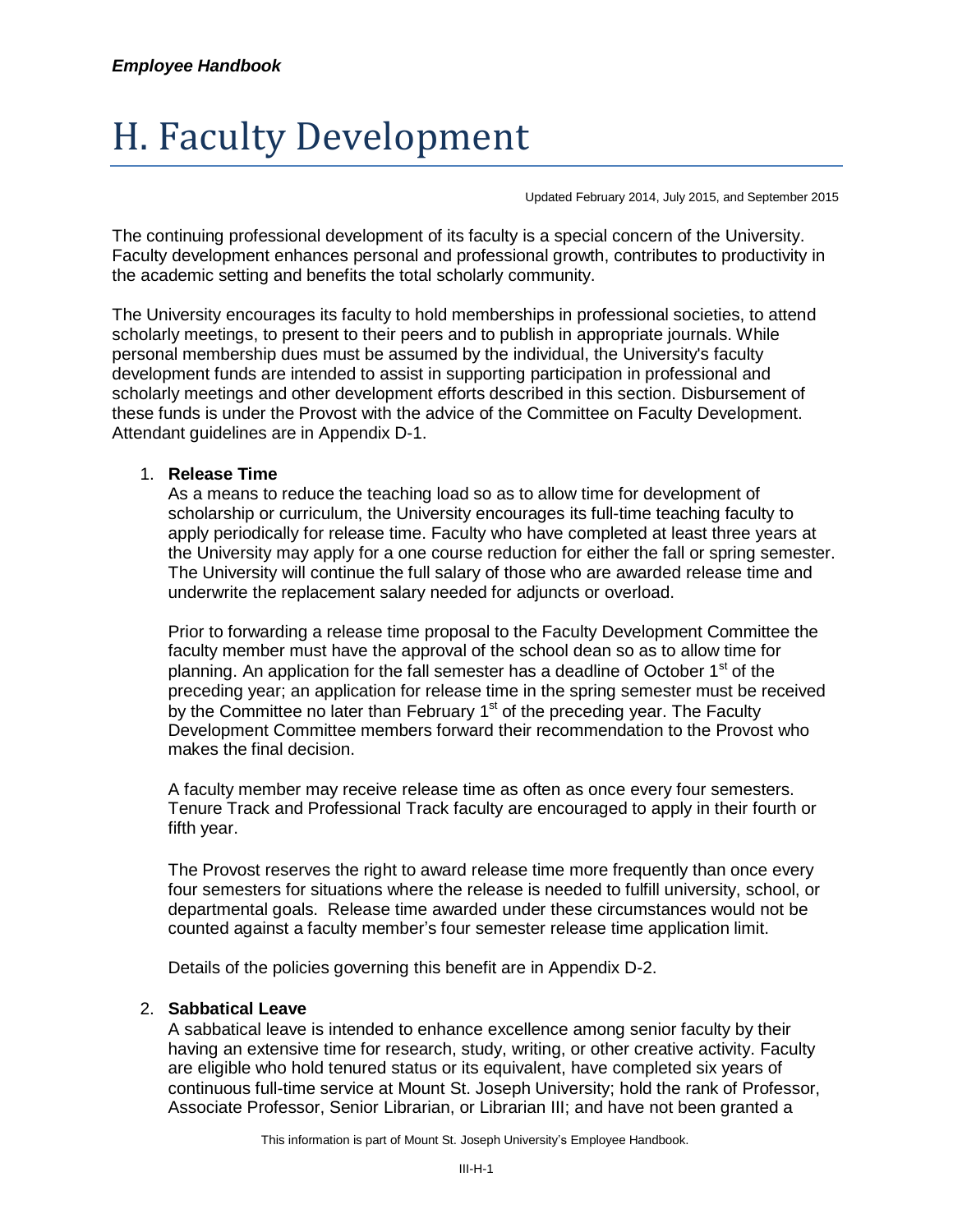sabbatical leave within the previous six years.

Qualified faculty members wishing to be considered for a sabbatical must submit to the Provost a letter of intention to apply by September 15 of the academic year preceding the requested leave. A written proposal describing the purpose and use of the sabbatical, along with supportive materials, must be received in the Office of the Provost by October 15. Proposals are forwarded to the Faculty Development Committee who review and evaluate them, and forward their recommendations to the Provost. The Provost makes the final decision, with the approval of the President. Approval and funding decisions are announced to applicants by December 1.

Proposals are forwarded to the Faculty Development Committee who review and evaluate them, and forward their recommendations to the Provost. The Provost makes the final decision, with the approval of the President. Approval and funding decisions are announced to applicants by December 1.

A sabbatical leave may be granted for one semester at the recipient's full salary, or for two semesters at one-half the recipient's salary. Fringe benefits continue during the sabbatical time and are based on the recipient's current base-salary.

At the conclusion of the sabbatical, a faculty member must return to the University for at least one year. Failure to return will result in the forfeiture of the sabbatical salary.

By the end of the first semester after returning to campus, a brief report must be submitted to the Provost. The faculty member is also expected to give the University community a public presentation which is planned in cooperation with the Faculty Development Committee.

More complete details are to be found in the policy governing sabbatical leaves, Appendix D-3.

## 3. **Summer Grants**

In order to provide some financial support for scholarly and creative activities of the faculty over the summer months, the University offers summer grants for two categories of developmental activities:

- a. qualitative improvement of the content and methods of instruction at the **University**
- b. unfunded or underfunded scholarly research

The maximum award is based on an expected three weeks of full-time activity. For a shorter time the amount requested would be adjusted accordingly. Grantees doing scholarly research are encouraged to seek outside funding to supplement the awards.

Completed proposals and supportive materials must be submitted to the Provost by March 1. The Faculty Development Committee will evaluate proposals solely on their merit. When numerous proposals are submitted the committee may need to establish a priority for funding. The committee makes its recommendations to the Provost by March 15 and decisions for approval and funding will be communicated to the applicants no later than April 1.